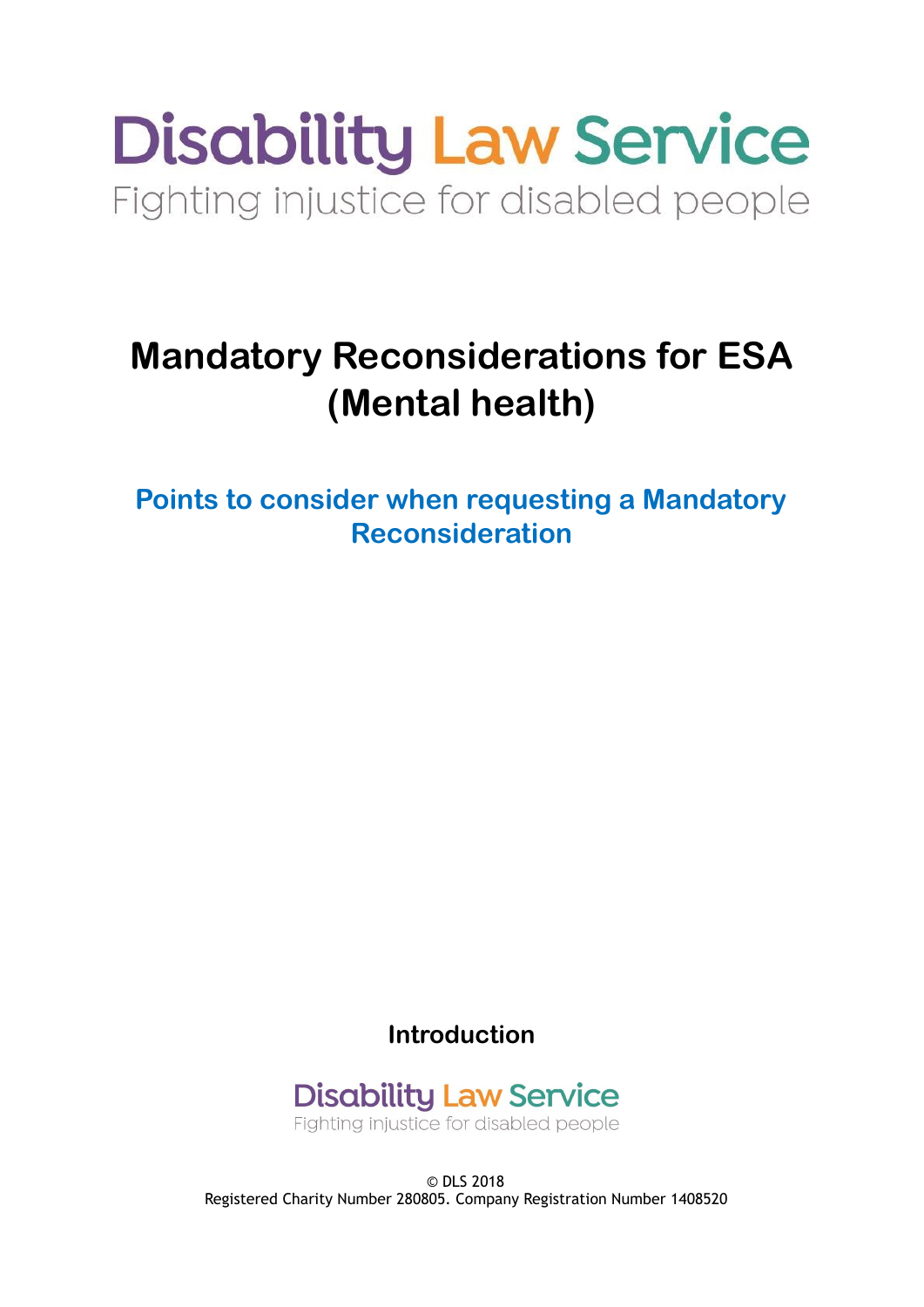To successfully overturn an ESA decision in a Mandatory Reconsideration, you will have to make a reference to the descriptors in the assessment that apply to you and how they affect your daily life, giving examples where possible.

You may use this guide to understand how an assessor scores your condition in the assessment, and to best explain your circumstances in a way the decision maker will be more likely to reconsider in your favour.

### **The Limited Capability for Work Assessment: Mental, cognitive & intellectual function**

The limited capability for work assessment has 7 activity headings relating to mental conditions out of the full 17 headings. Under each activity heading is a list of descriptors with scores ranging from 0 to 15 points. You score points when you are not able to perform a task described safely, to an acceptable standard, as often as you need to and in a reasonable time.

The highest points you score under each activity heading are added together and, if you score 15 points or more, you are assessed as having a limited capability for work. These points can be scored under just one activity heading or from any number of headings added together.

If you believe a decision is wrong because you have not been awarded enough points on the assessment, you must explain if you meet any of the descriptors in an activity and how this affects your daily life, giving examples where possible.

Provide as much evidence as possible to accompany your statements both in the mandatory reconsideration and appeal phases. A medical report from your GP addressing the descriptors that affect you could especially prove to be invaluable in successfully appealing the decision.



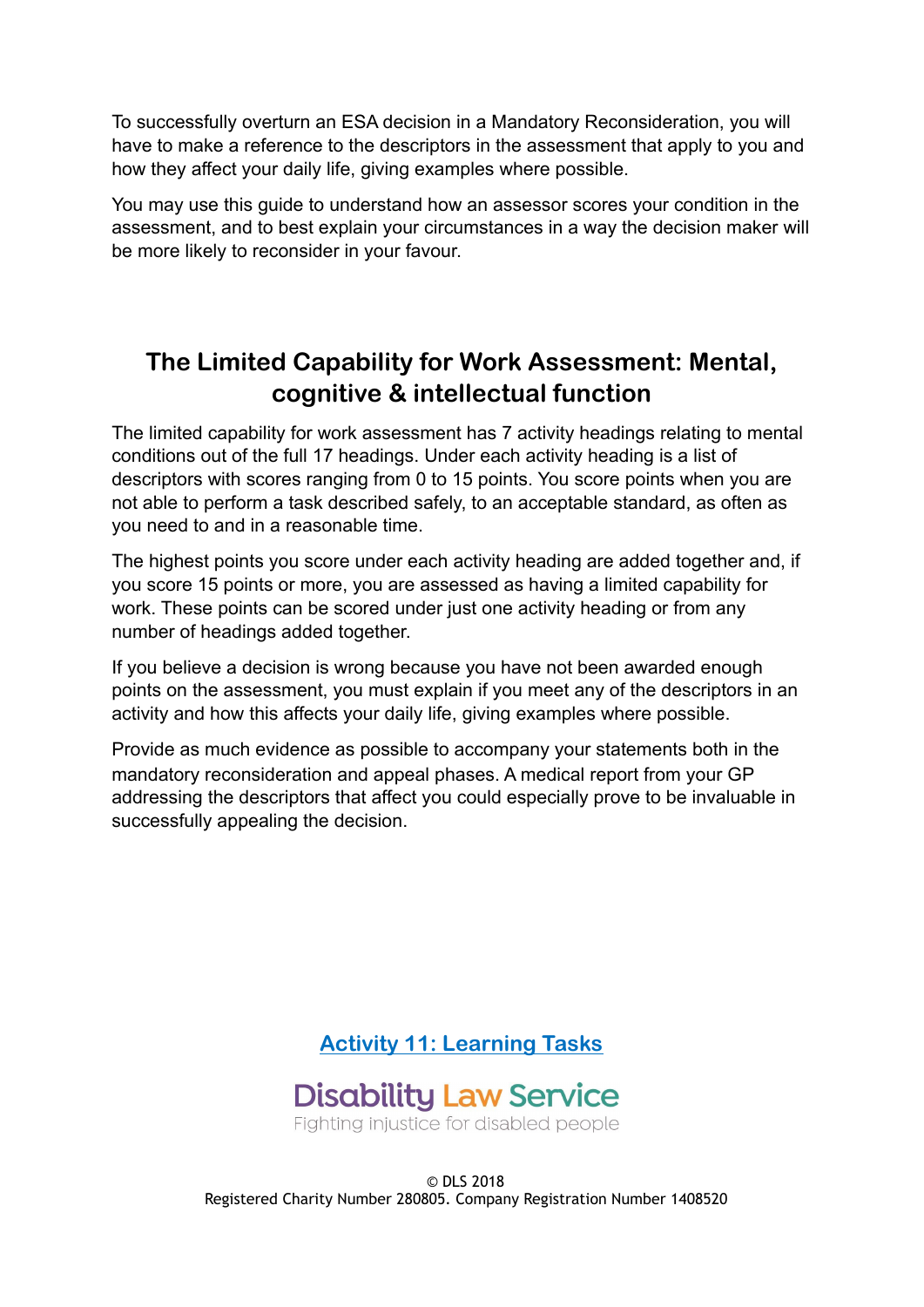Activity 11 is defined in regulations as Learning tasks.

Activity 11 assesses the ability to learn and retain information in order to be able to carry out a task. The method of learning - visual demonstration, reading or verbal instruction - is not relevant but if the person needs to be shown how to do a task again they have not learned it.

#### **Descriptors**

 **(a) Cannot learn how to complete a simple task, such as setting an alarm clock. 15 points** 

 **(b) Cannot learn anything beyond a simple task, such as setting an alarm clock. 9 points** 

 **(c) Cannot learn anything beyond a moderately complex task, such as the steps involved in operating a washing machine to clean clothes. 6 points** 

 **(d) None of the above apply. 0 points** 

#### **What you will need to do:**

The first activity in this section concerns about how you can learn and retain information. This includes learning different types of tasks which are indicated in the descriptors.

The very first descriptor asks if you cannot learn how to do a simple task, the word learn means that you know how to do it yourself without the need of someone else telling you again and again the way to do the task. The example given in the descriptor is setting an alarm clock, but this is not the only task the scope of the descriptor is restricted to. Anything which is a simple task is relevant here. Another example of a simple task would be turning on and off machines such as the TV or a kettle.

When thinking about these descriptors keep in mind your ability to concentrate on a task and if you have difficulty doing this. It is also important to explain or note down in your explanation how anxious or nervous you can get while doing such tasks. For example, if you have to set an alarm clock to a different time one day and you are very nervous and anxious. It is detail like this which is important because it can mean that it interferes with your ability to do the task. Being overwhelmed to the point that

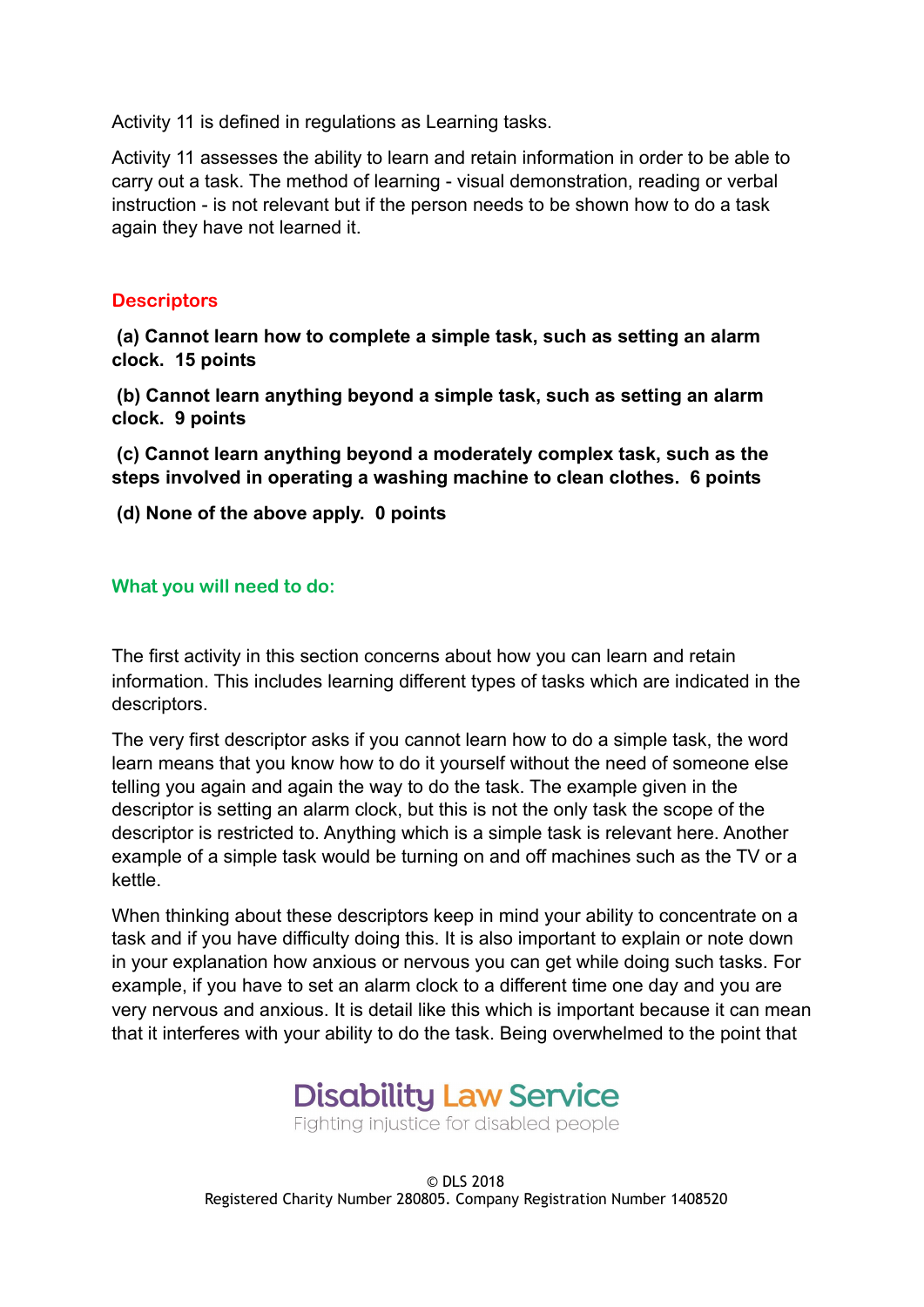you cannot do a task like this means that you are incapable of learning the task completely. You must explain the circumstances in the reconsideration form.

If you can do a simple task for one day and not the other by yourself this means that you have not learnt the task and you are having difficulty with it. You can have only learnt something if you are able to do something consistently without the need of having someone telling you how to do it again. This applies for complex tasks too.

The second part of the descriptor deals with complex tasks and again the scope of the descriptor is not restricted to learning how to work washing machine and can certainly include other tasks. Other complex tasks could include learning how to use technology that you are not familiar with and doing tasks such as texting or emailing on a phone or computer. or making a beverage or food for someone or yourself which involves a lot of steps.

When stating your reasons of why you deserve another descriptor instead of the one you had been awarded, you should explain any tasks which you couldn't learn or had struggled with doing. It is also important to give details of how long it takes you to learn something and if you had to be told how to do a task again. If you have problems with concentration or your memory it is also worth mentioning. If you cannot consistently do tasks, then again you should mention this in your explanation and explain the difference between when you can do such tasks and when you cannot.

**Activity 12: Awareness of everyday hazards** 



Fighting injustice for disabled people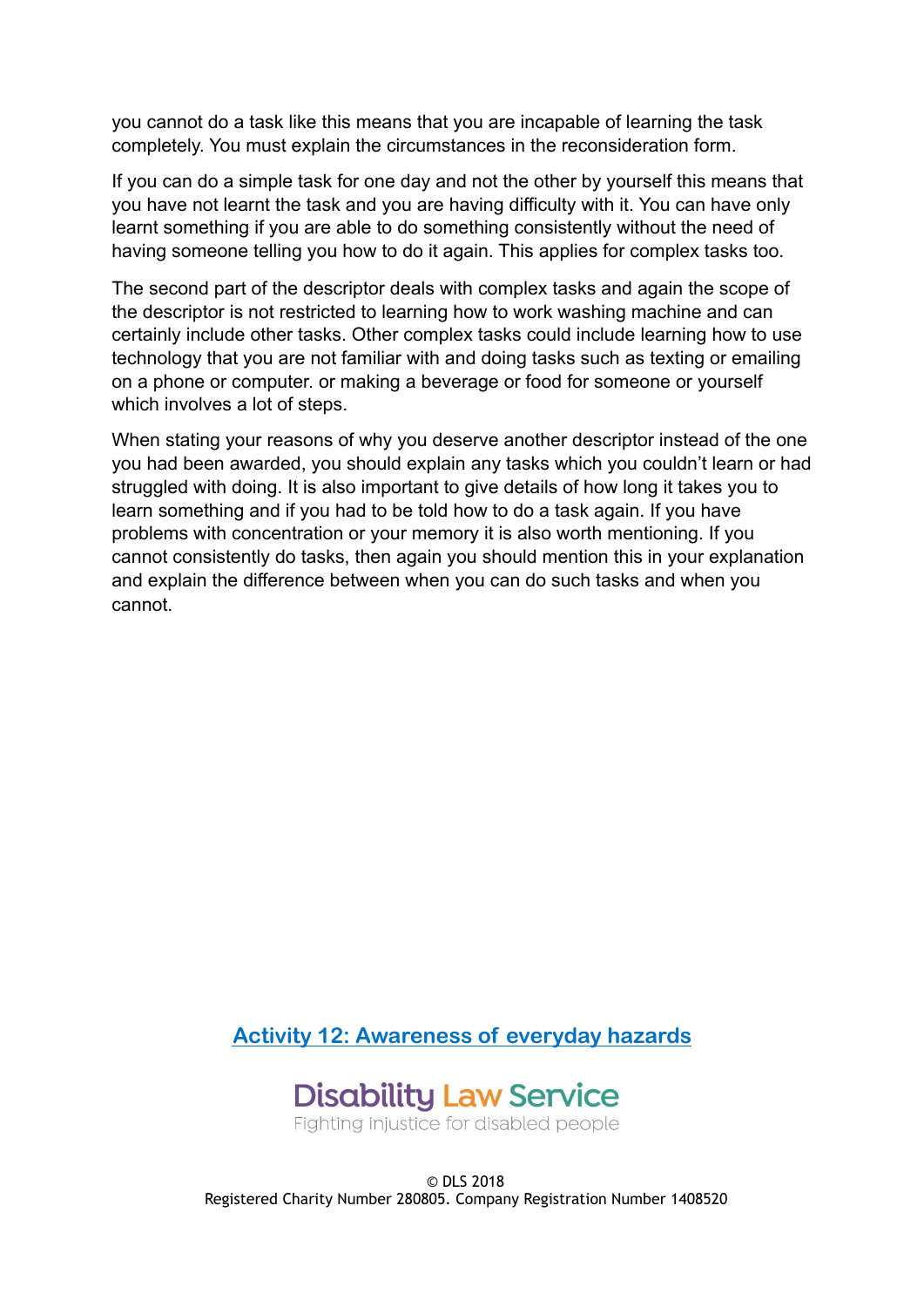Activity 12 is defined in regulations as Awareness of everyday hazards (such as boiling water or sharp objects).

Activity 12 assesses the ability to recognise risks from common hazards. A descriptor may be satisfied if there is a lack of understanding and insight that something is dangerous, or there is an impaired ability to recognise that a situation will present a potential hazard.

#### **Descriptors**

**12. Awareness of everyday hazards (such as boiling water or sharp objects).** 

- **(a) Reduced awareness of everyday hazards leads to a significant risk of:** 
	- **(i) injury to self or others; or**

**(ii) damage to property or possessions, such that they require supervision for the majority of the time to maintain safety. 15 points** 

- **(b) Reduced awareness of everyday hazards leads to a significant risk of** 
	- **(i) injury to self or others; or**

**(ii) damage to property or possessions, such that they frequently require supervision to maintain safety. 9 points** 

- **(c) Reduced awareness of everyday hazards leads to a significant risk of:** 
	- **(i) injury to self or others; or**
	- **(ii) damage to property or possessions, such that they occasionally require supervision to maintain safety. 6 points.**
- **(d) None of the above apply. 0 points**

#### **What you will need to do:**

Sometimes with certain mental illnesses, there can be a possibility of being easily distracted which can result in potentially dangerous risks.

Some examples would be getting distracted while cooking and leaving the stove on or forgetting to close windows and lock doors when you leave your house. Things that can be dangerous would come under this descriptor.

In explaining your reasons for being put in a descriptor it would be useful to include relevant information such as if you act impulse and do not understand fully the

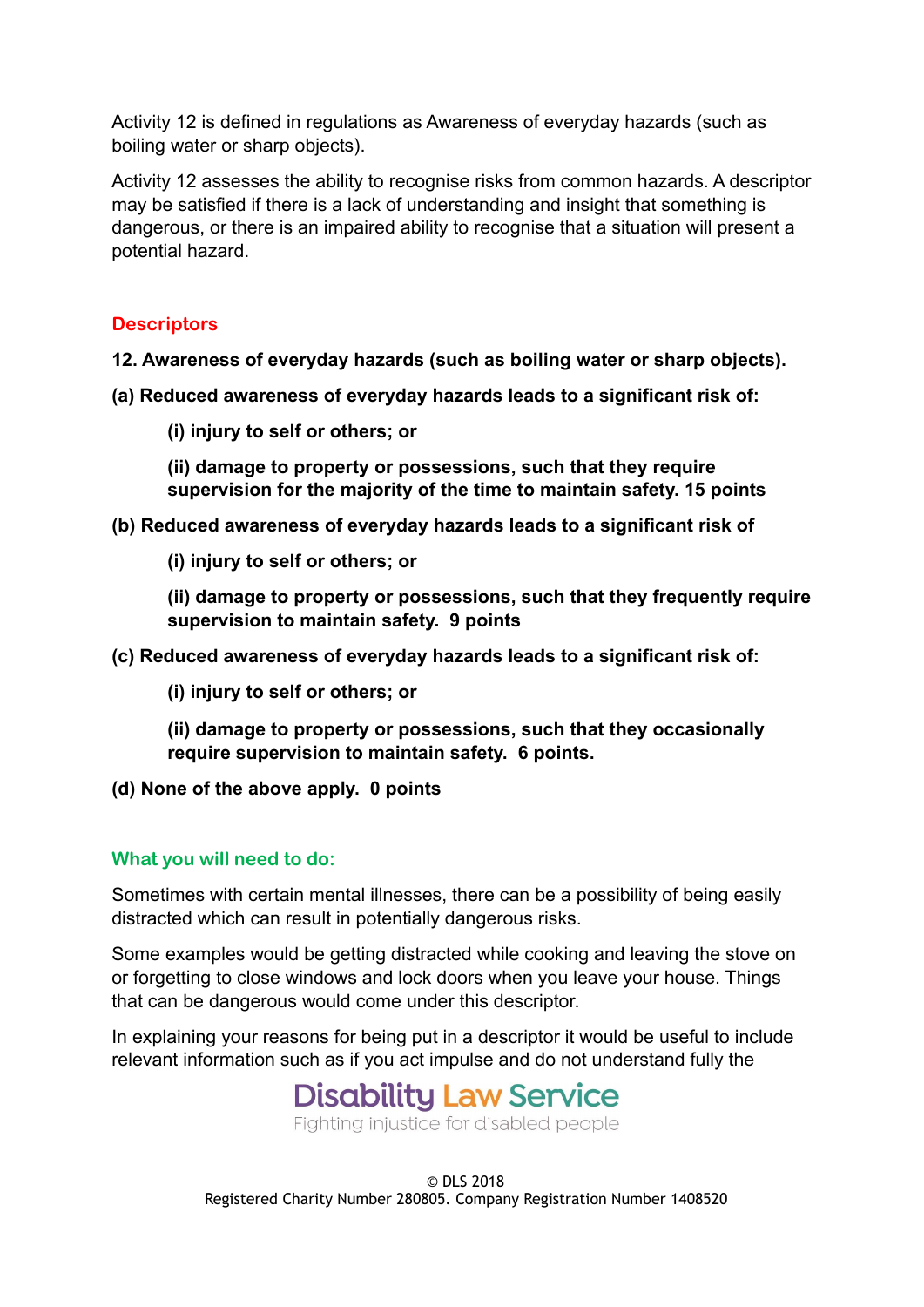danger and risks of things at that time but maybe later. Also, you should mention, how often and give examples of the kind of risks and dangers that may occur to you in this context.

As this heading is mostly concerned about how often supervision is needed, it is important to give details of the occasions or types of risk that normally occur in your every day life. Even if you do not have a supervisor, you should explain why there is a substantial risk to you and why you should be awarded the points of the particular descriptor you believe you should be placed into.

**Activity 13: Initiating and completing personal action** 



Fighting injustice for disabled people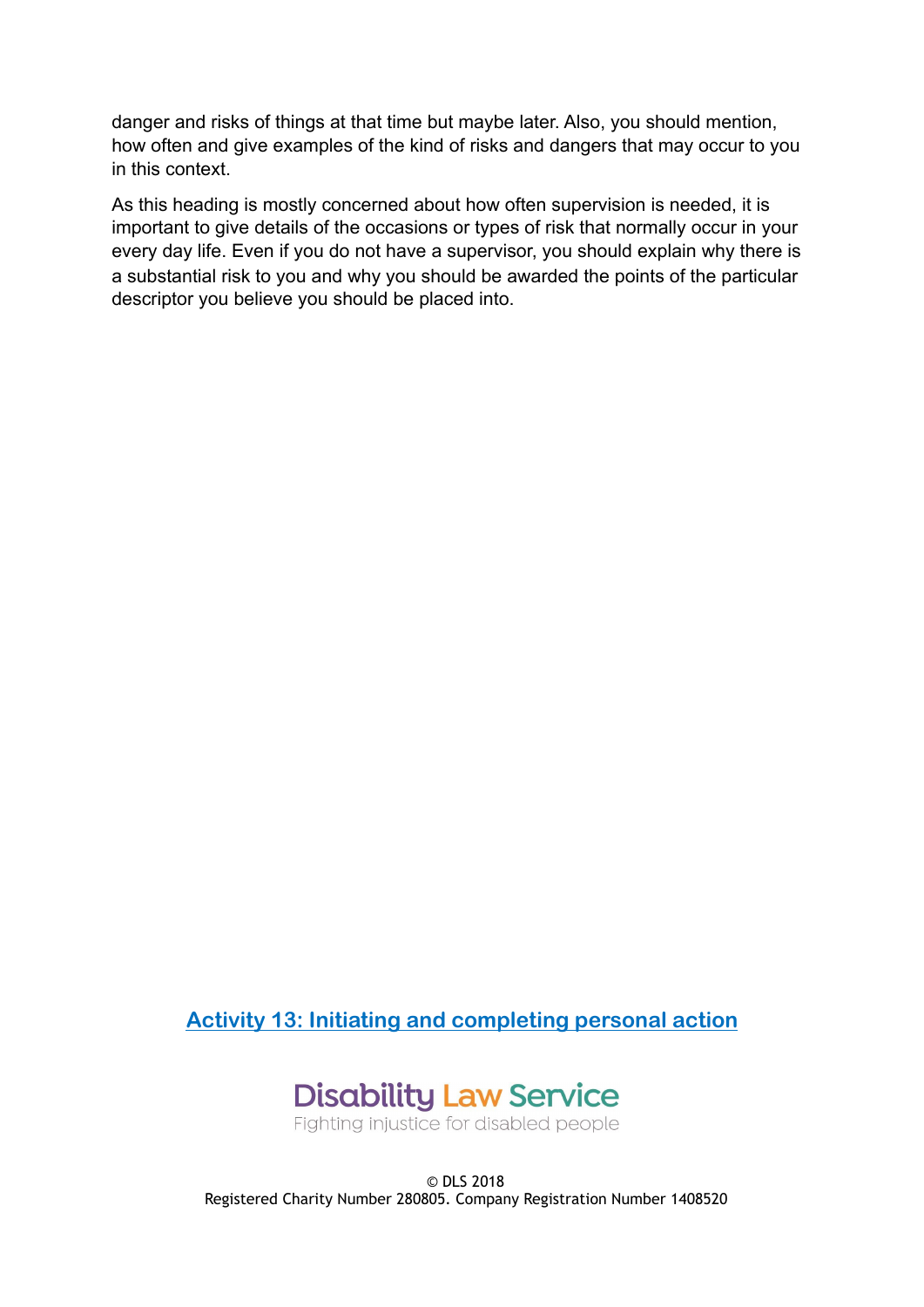Activity 13 is defined in regulations as 'Initiating and completing personal action' (which means planning, organisation, problem solving, prioritising or switching tasks).

Activity 13 assesses the ability to initiate and successfully complete tasks without the need for external prompting. A descriptor may be satisfied if there is a significant restriction of an individual's ability to understand how to co-ordinate actions in the correct sequence such that they can't successfully complete any personal actions in a logical order.

#### **Descriptors**

 **(a) Cannot, due to impaired mental function, reliably initiate or complete at least 2 sequential personal actions. 15 points** 

**(b) Cannot, due to impaired mental function, reliably initiate or complete at least 2 personal actions for the majority of the time. 9 points** 

**(c) Frequently cannot, due to impaired mental function, reliably initiate or complete at least 2 personal actions. 6 points** 

**(d) None of the above apply. 0 points** 

#### **What you will need to do:**

This section of the form is about how you are affected in the routine of the personal tasks of your daily life. There is emphasis on if you can start and finish these tasks when doing something else too or being interrupted and going back to this activity.

An example of this could be if you are making food but the door rings and you answer it, would you be able to go back to making food or not. Thinking about situations like this with other every-day personal tasks, could you do this repeatedly daily?

Relevant information that should be included in your explanation of these factors would be if you get confused, can't concentrate of get distracted during such tasks. It is also important to show how your condition related to these tasks, e.g. if you condition makes you feel tried and lack any motivation. Furthermore, if you have to be reminded to do things or encouraged to such tasks you should mention this in your explanation.

**Activity 14: Coping with change** 

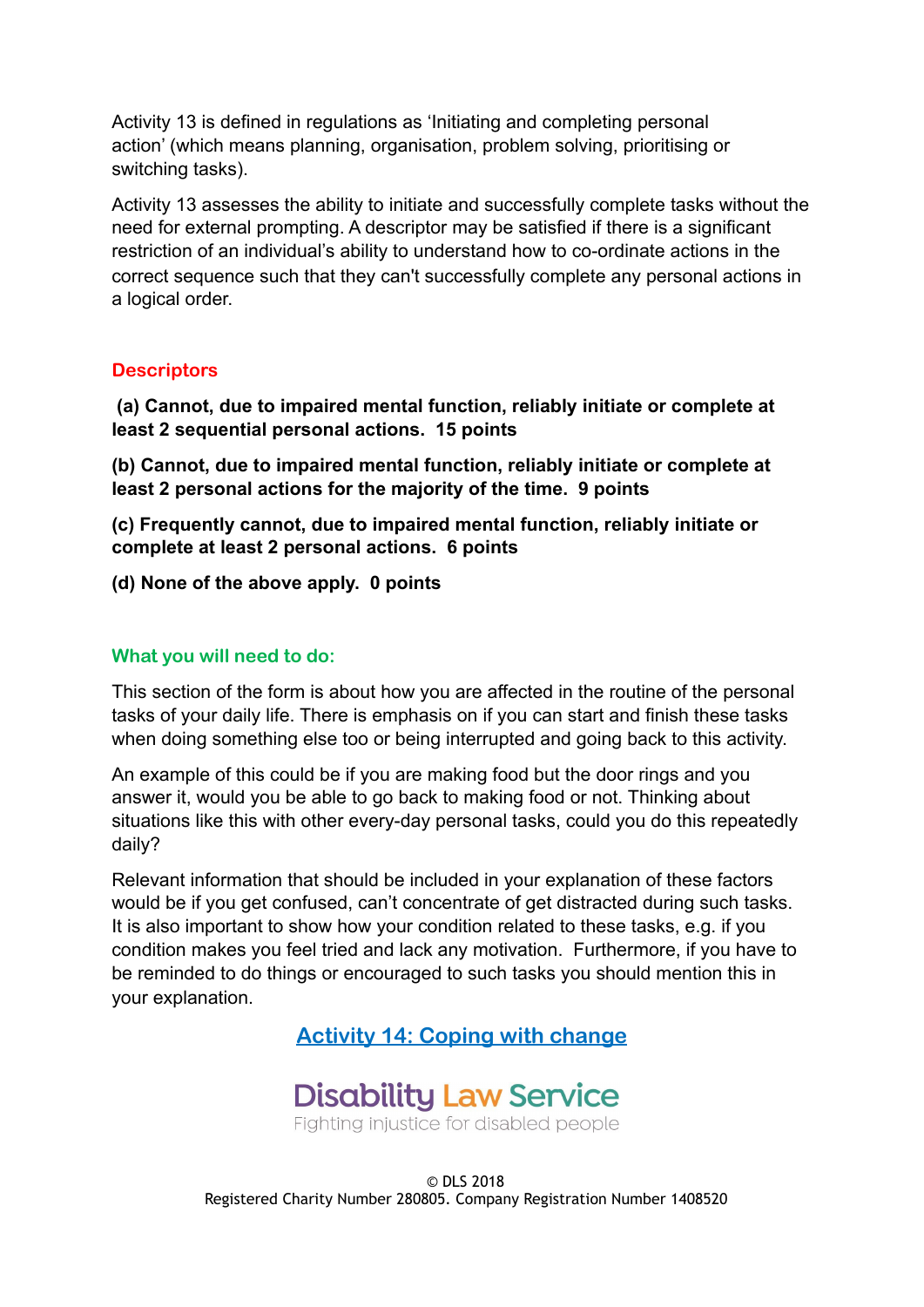Activity 14 is defined in regulations as 'Coping with change'.

Activity 14 assesses the ability to cope with changes in normal routine whether permanent or not. A descriptor may be satisfied where small changes result in the individual's day to day life being made significantly more difficult, or so it cannot be managed.

#### **Descriptors**

**14. Coping with change** 

**(a) Cannot cope with any change to the extent that day to day life cannot be managed. 15 points** 

**(b) Cannot cope with minor planned change (such as a pre-arranged change to the routine time scheduled for a lunch break), to the extent that overall day to day life is made significantly more difficult. 9 points** 

**(c) Cannot cope with minor unplanned change (such as the timing of an appointment on the day it is due to occur), to the extent that overall, day to day life is made significantly more difficult. 6 points** 

**(d) None of the above apply. 0 points** 

#### **What you will need to do:**

It is important to think about how change affects you and what kind of feelings it can cause you. These are completely valid, e.g. if there is a change to your daily schedule which makes you feel overwhelmed then you should include this in the details of your explanation. Any kind of change to your behaviour because of the change in question is important and should be mentioned.

For this, it would be helpful to go into some detail of examples of when you could not cope with change and how it affected you and to what extent.

Other things that you should mention is how the rest of your day would be affected by a minor change. If this change is sudden or expected how might this change the situation or how you are affected? Even if you are affected negatively sometimes and other times you can cope it is worth mentioning the times where you could not cope or struggled with such change.

#### **Activity 15: Getting about**

Activity 15 is defined in regulations as 'Getting about'.

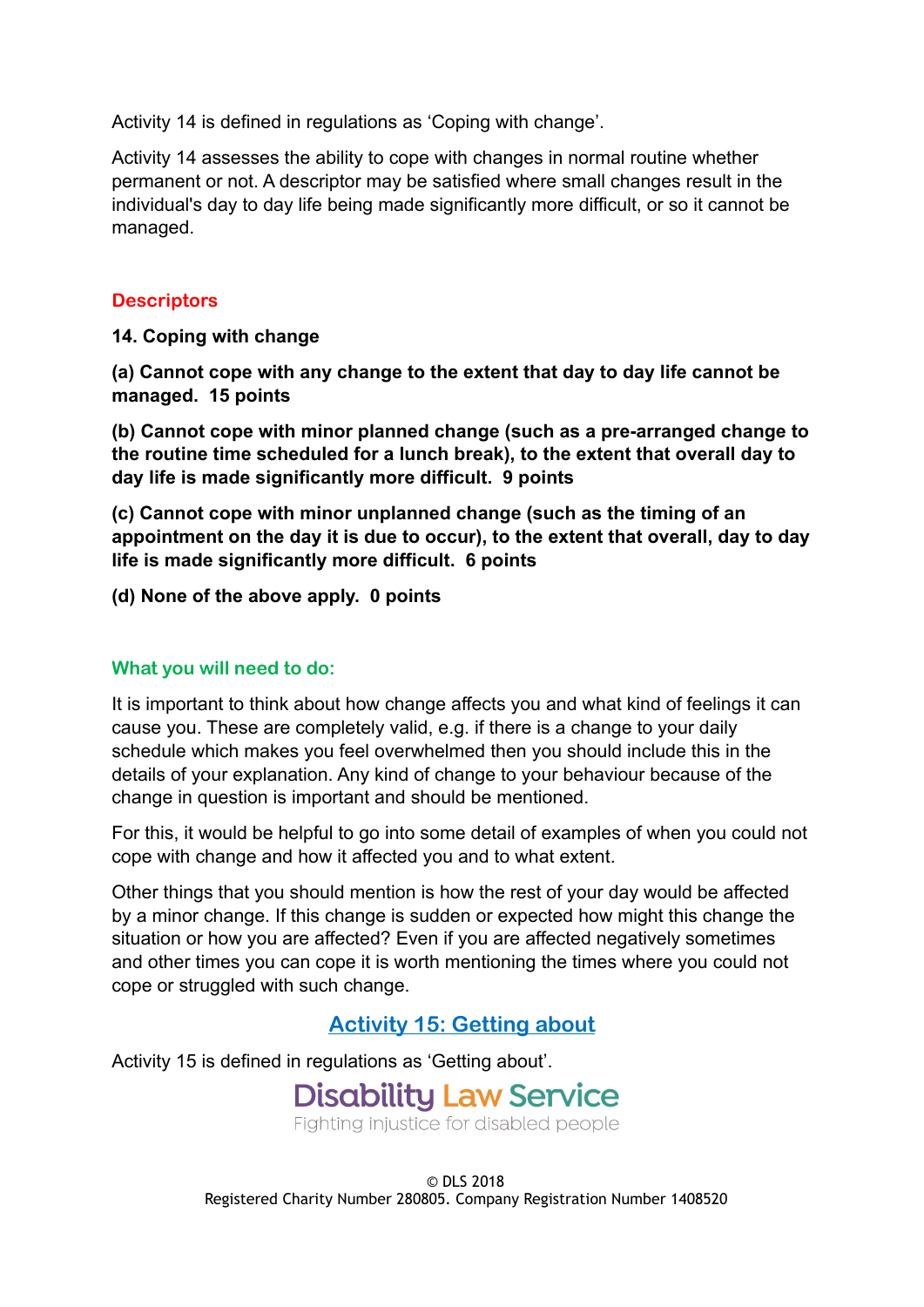Activity 15 assesses the ability to travel without support from another person as a result of disorientation; or of agoraphobia causing fear of travelling unaccompanied by another person. Specified places with which a person is familiar include locations in their local area such as the GP surgery, dentist, bank, post office, local shops etc.

#### **Descriptors**

**15. Getting about** 

**(a) Cannot get to any place outside the claimant's home with which the claimant is familiar. 15 points.** 

**(b) Is unable to get to a specified place with which the claimant is familiar, without being accompanied by another person 9 points** 

**(c) Is unable to get to a specified place with which the claimant is unfamiliar without being accompanied by another person. 6 points** 

#### **(d) None of the above apply. 0 points**

#### **What you need to know:**

This question concerns if you are struggling with going out because of your mental illness.

This is about how you feel if you are going around to familiar and unfamiliar places. It would be useful to include examples of where you feel comfortable going and what kind of places which would make you uncomfortable and how it would affect you.

If you have to be accompanied by another person when you are going to places you should include this too in the explanation.

If there is any inconsistency with where you feel more comfortable to go or not, you should include it in your explanation.

Again, if this changes on different day, and you cannot go to a certain place one day but you can another day you should definitely include this in your explanation.

**Activity 16: Coping with social engagement** 

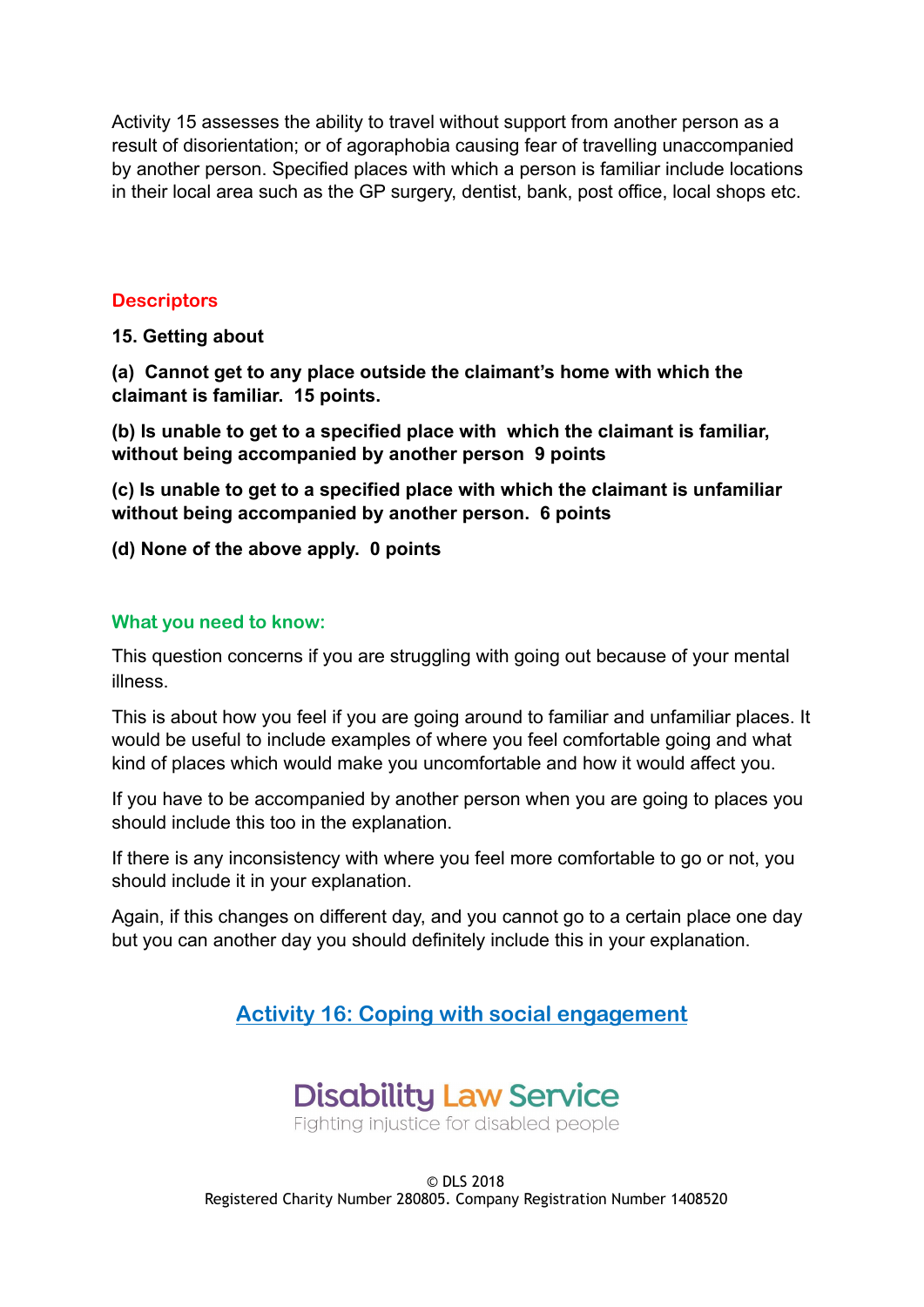Activity 16 is defined in regulations as 'Coping with social engagement due to cognitive impairment or mental disorder'.

Activity 16 assesses the ability to interact with people. A descriptor may be satisfied where there is a significant lack of self-confidence in face-to-face social situations that is greater in its nature and its functional effects than mere shyness or reticence.

#### **Descriptors**

**16. Coping with social engagement due to cognitive impairment or mental disorder** 

**(a) Engagement in social contact is always precluded due to difficulty relating to others or significant distress experienced by the individual. 15 points** 

**(b) Engagement in social contact with someone unfamiliar to the claimant is always precluded due to difficulty relating to others or significant distress experienced by the individual. 9 points** 

**(c) Engagement in social contact with someone unfamiliar to the claimant is not possible for the majority of the time due to difficulty relating to others or significant distress experienced by the individual. 6 points** 

**(d) None of the above apply. 0 points** 

#### **What you need to know:**

This heading is about how you feel when you interact with people socially, both familiar and unfamiliar.

When thinking about what descriptor you belong to you should think about how you find it hard to talk and socialise people. For example, does it make you feel nervous, uncomfortable, can you look them in the eye etc.

Does it make a difference if you plan to meet with people or if you suddenly see someone on the streets? If so, include this in the details of your explanation.

If there is inconsistency in how you socialise, in other words you can speak to people more comfortably on some days more than others. It is important you mention it and give examples too. Furthermore, it is worth while to state if you can keep on talking to different people throughout the day e.g. if you were going to the GP in the morning and then go shopping later on where you bump into someone you know, would you be able to socialise with both or would it very difficult for you.

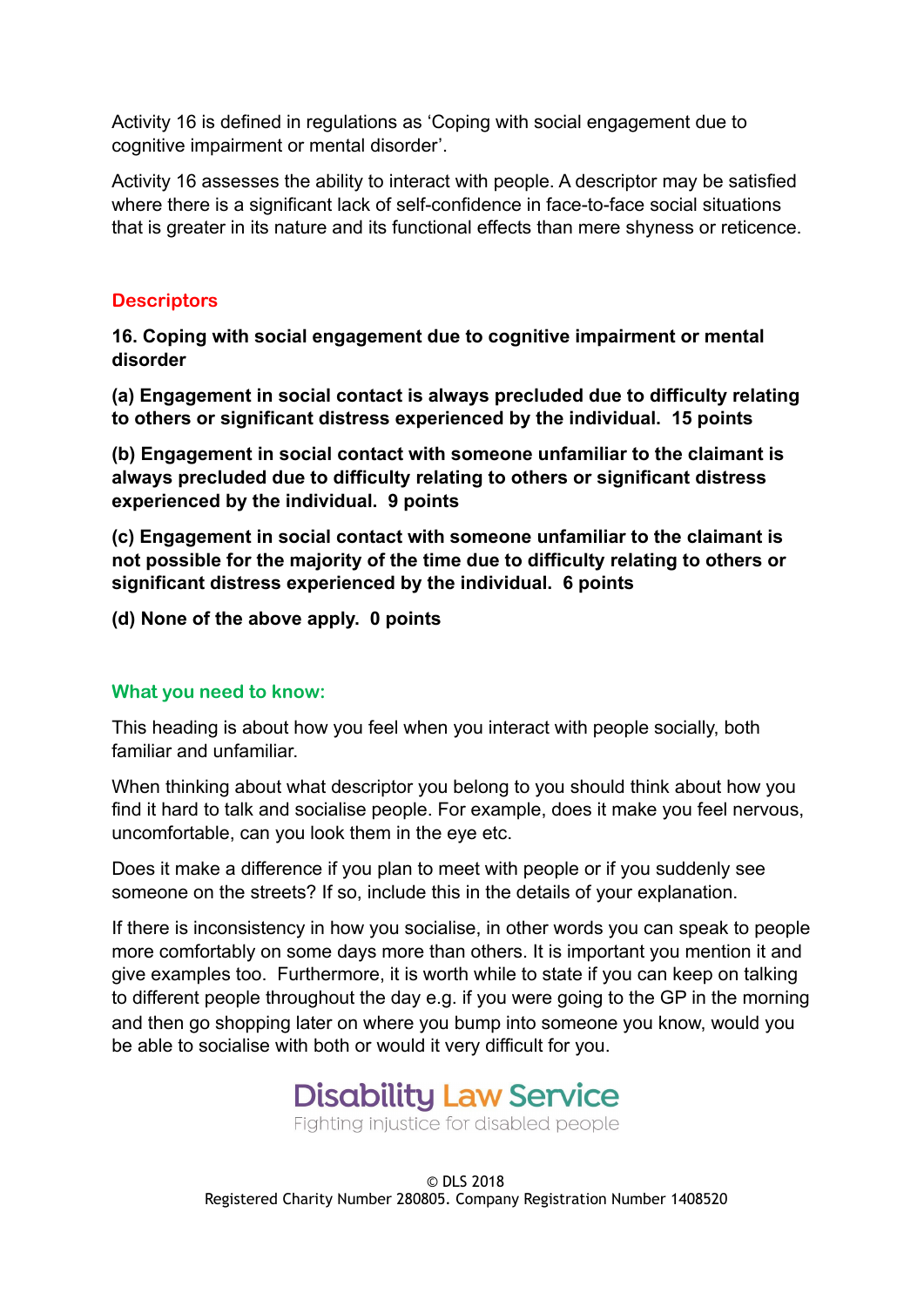If you are only comfortable with talking to some familiar people, you should give examples. It would also be helpful in your explanation if you could explain in what situations you feel as if you can't socially engage with people, e.g. if you struggle to talk to your GP properly, or a cashier at a store.

If you do find it hard and you tend to avoid people, you should make sure you explain in the mandatory reconsideration form that you do this sometimes or however often and explain why.

If you have any physical affects after or during social engagement, this is also relevant and should be discussed.

#### **Activity 17: Appropriateness of behaviour**

Activity 17 is defined in regulations as 'Appropriateness of behaviour with other people, due to cognitive impairment or mental disorder'.<br>Disability Law Service

Fighting injustice for disabled people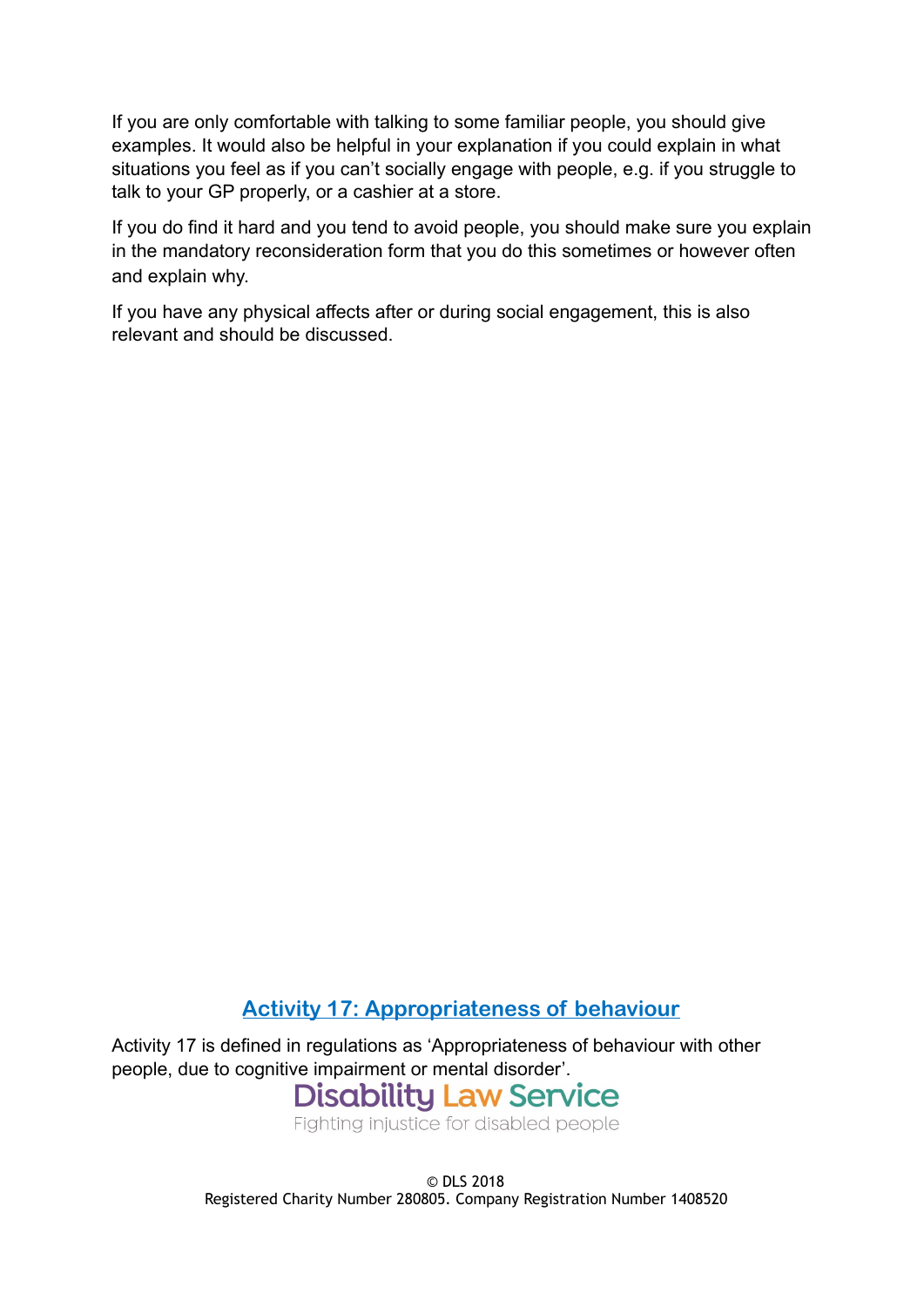Activity 17 assesses the ability of a person to control their behaviour in an average workplace setting. A descriptor may be satisfied where there are difficulties with social behaviour which are the effects of episodic relapsing conditions such as psychotic illness, as well as conditions such as autism which may result in consistently abnormal behaviour

#### **Descriptor**

**17. Appropriateness of behaviour with other people, due to cognitive impairment or mental disorder** 

**(a) Has, on a daily basis, uncontrollable episodes of aggressive or disinhibited behaviour that would be unreasonable in any workplace. 15 points** 

**(b) Frequently has uncontrollable episodes of aggressive or disinhibited behaviour that would be unreasonable in any workplace. 15 points** 

**(c) Occasionally has uncontrollable episodes of aggressive or disinhibited behaviour that would be unreasonable in any workplace. 9 points** 

**(d) None of the above apply. 0 points** 

#### **What you need to know:**

For the mandatory consideration form, it would be important to discuss all things that are relevant when you engage with other people. These kinds of behaviours would be shouting, hitting, throwing things, ignoring, swearing aggressively, crying etc.

If you have ever been a situation where you have been violent towards people or been barred form a public place due to your behaviour, you must mention it in the explanation.

If your behaviour is in any way affected by medication that you take you should include this in your explanation too.

If you struggle to control your behaviour in any way you should describe it by giving examples of some of the situations you have been in.

You should also mention if you avoid going out because you fear what you may do or behave in a situation you were not expecting.

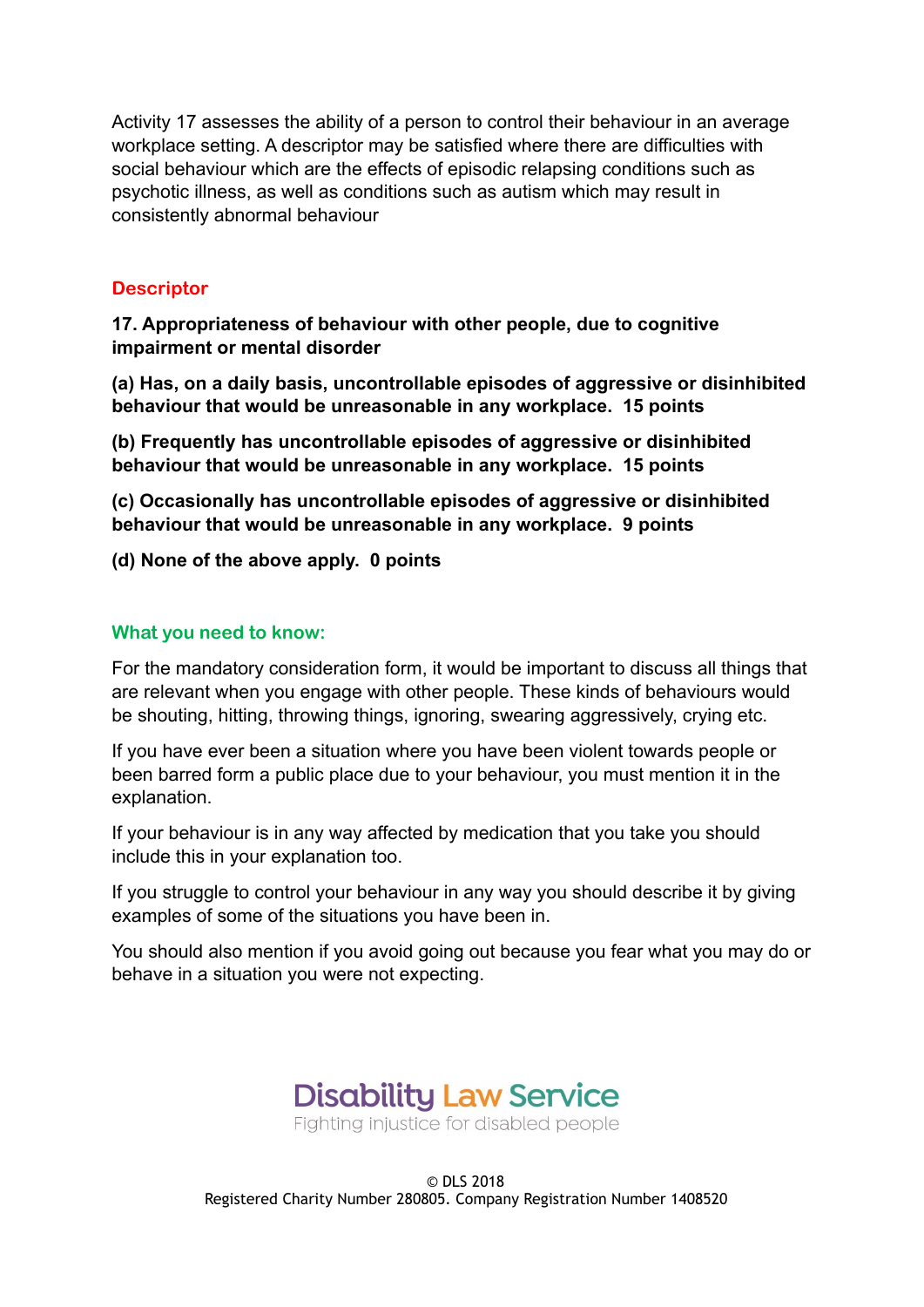#### **Legal Disclaimer**

Although great care has been taken in the compilation and preparation of this Factsheet to ensure accuracy, DLS cannot accept responsibility for any errors or omissions. All



Fighting injustice for disabled people